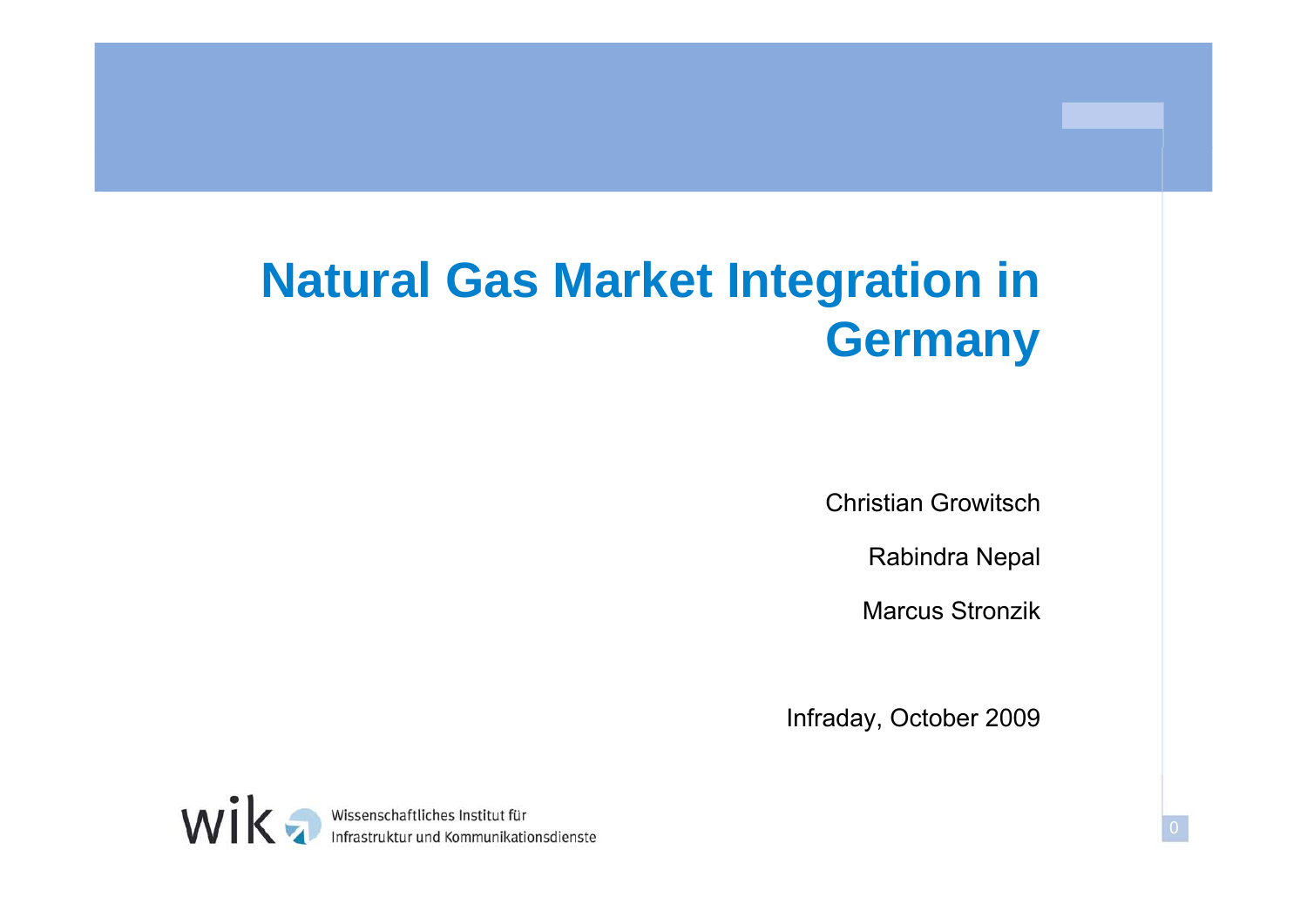#### **Agenda**

- 1.Motivation
- 2. Previous Literature
- 3. Methodology
- 4. Data
- 5. Empirical Results
- 6. Conclusions

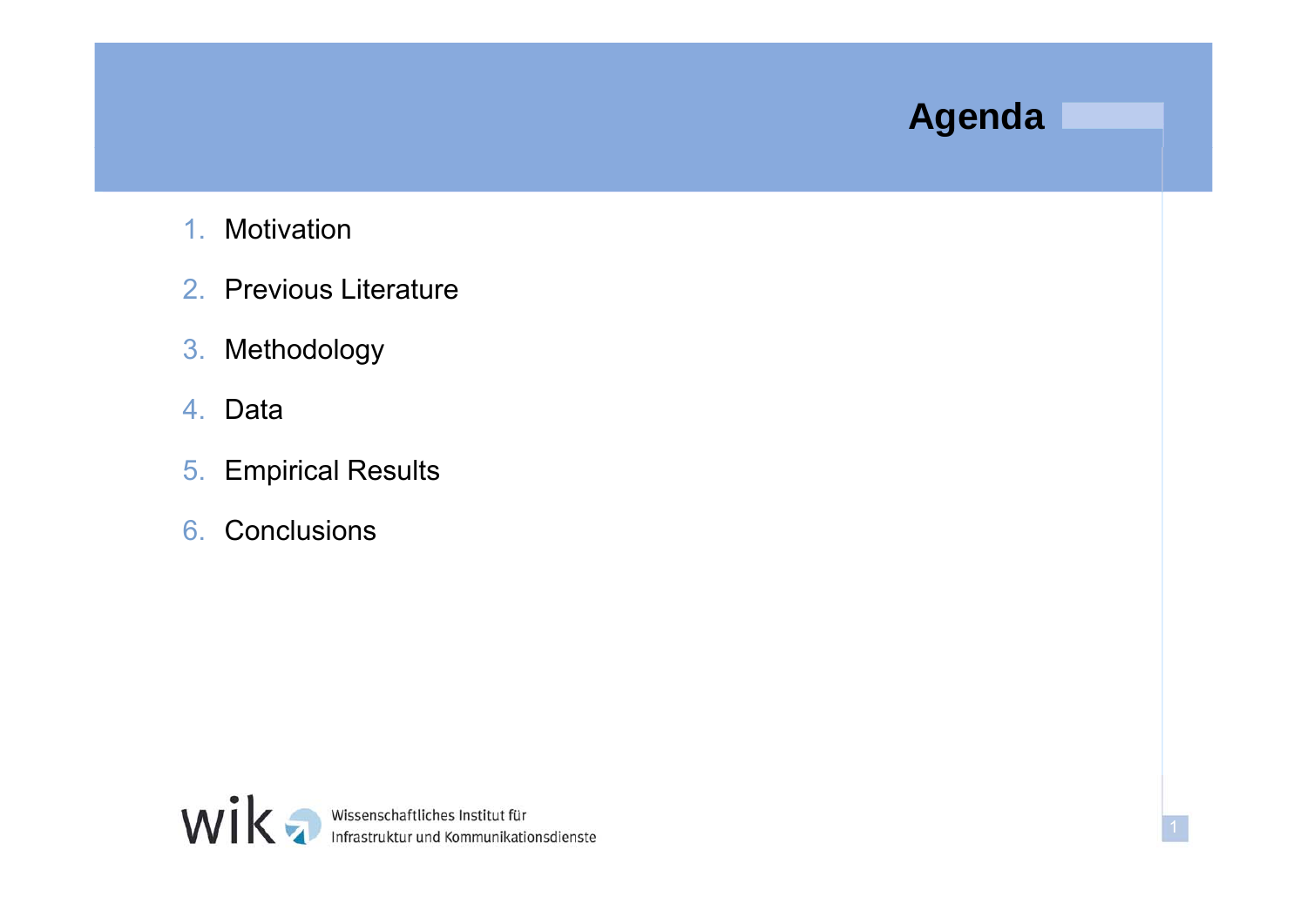### **Motivation**

- • EU Regulatory Framework
	- Acceleration Directive in 2003
	- Third legislative energy & gas package in 2007
	- $\Rightarrow$  EU working towards a single market for natural gas
- • Regulation in Germany
	- German Energy Law (Energiewirtschaftsgesetz) in 2005
	- -Introduction of an Entry-Exit-System in October 2007
	- German energy regulator aims at reducing number of Entry-Exit-Zones (and trading hubs) to one single for high caloric (H-) natural gas and one for low caloric (L-) natural gas

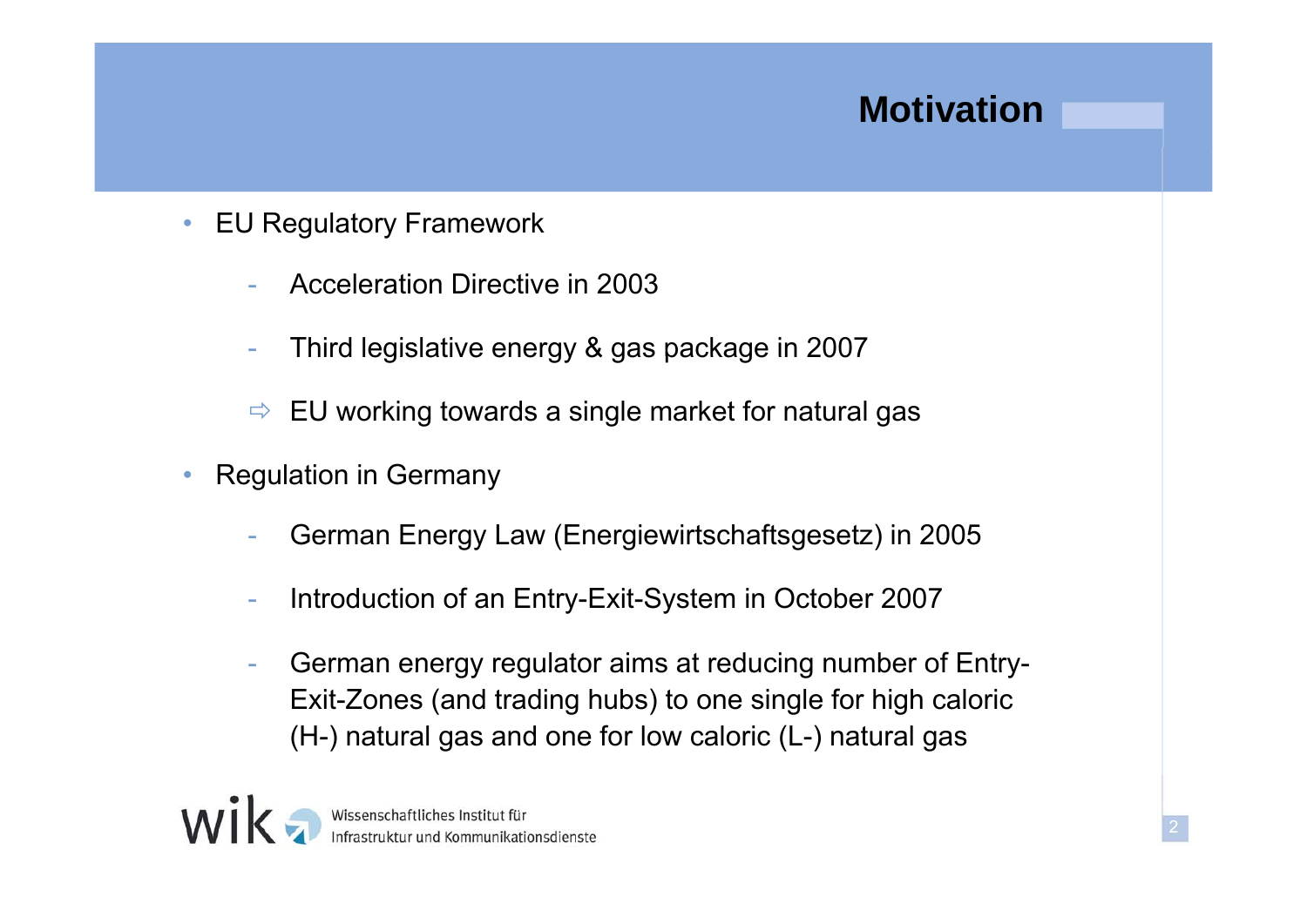### **Motivation**

- • Development and present situation
	- - Number of Entry-Exit Zones reduced from 19 (2007) to 6 (October 2009)
	- - Potentially liquid high-caloric natural gas trading hubs
		- 'Net Connect Germany' (NCG)
			- Bayernets + E.ON Gastransport
			- since October 1st 2008
		- • 'Gaspool', until October 1st: 'GUD'
			- Gasunie Deutschland + Dong + StatoilHydro
			- established August 2006
			- since October 1st 2009: also ONTRAS + WINGAS

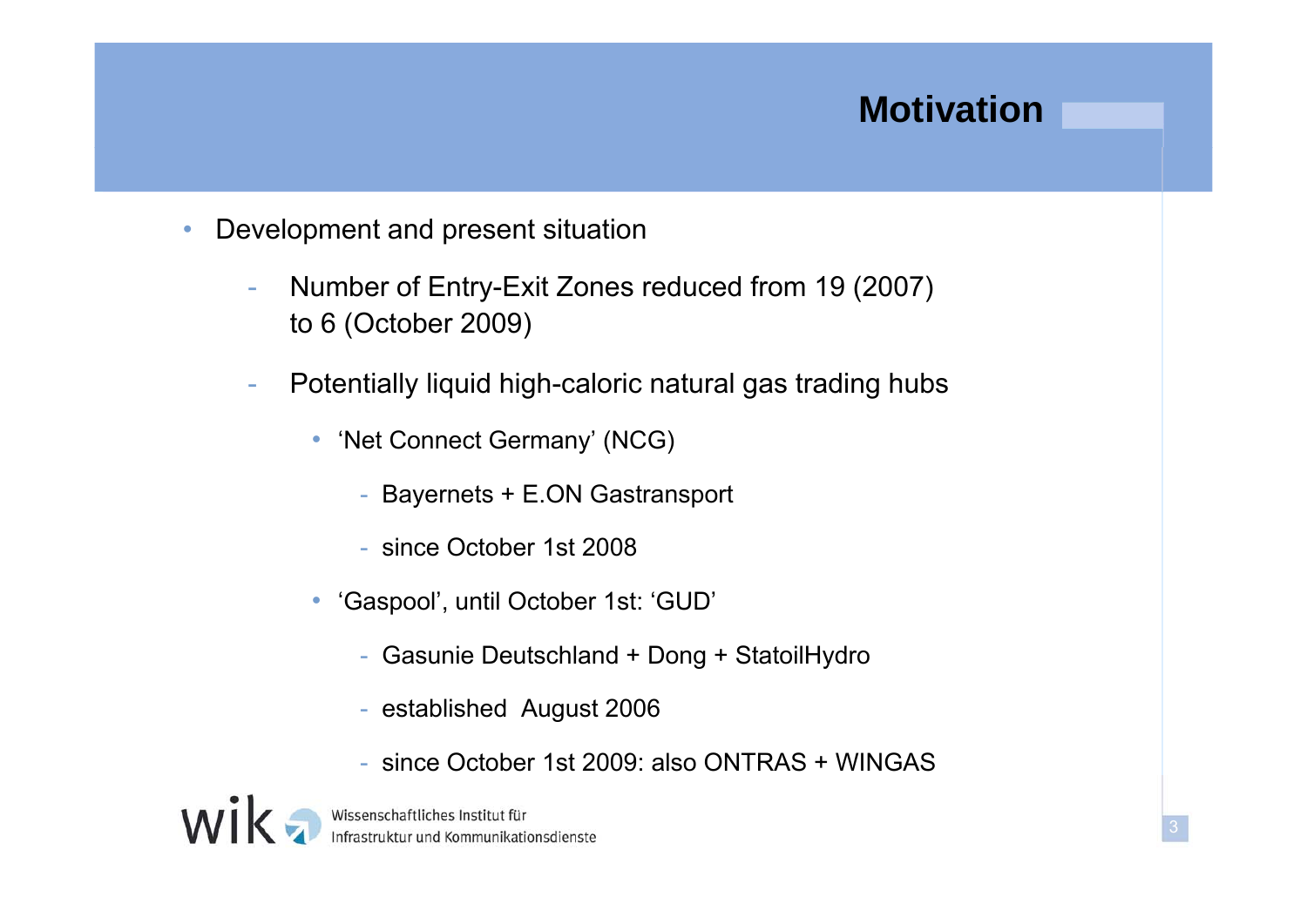### **Motivation**

- • Development and present situation (ctd.)
	- - July 1st 2008: Dutch Gasunie acquires BEB Transport and forms GUD
	- - July 1st 2007: European Energy Exchange EEX starts trading of NCG and GUD spot markets
	- -EEX natural gas wholesale trading
		- Prices for NCG and GUD trading points
		- NCG is more liquid than GUD
		- Churn-Rate: NCG ≈ 1.5 (vs. NBP ≈ 10)
		- Transmission network: hardly any free capacity ("red lights")

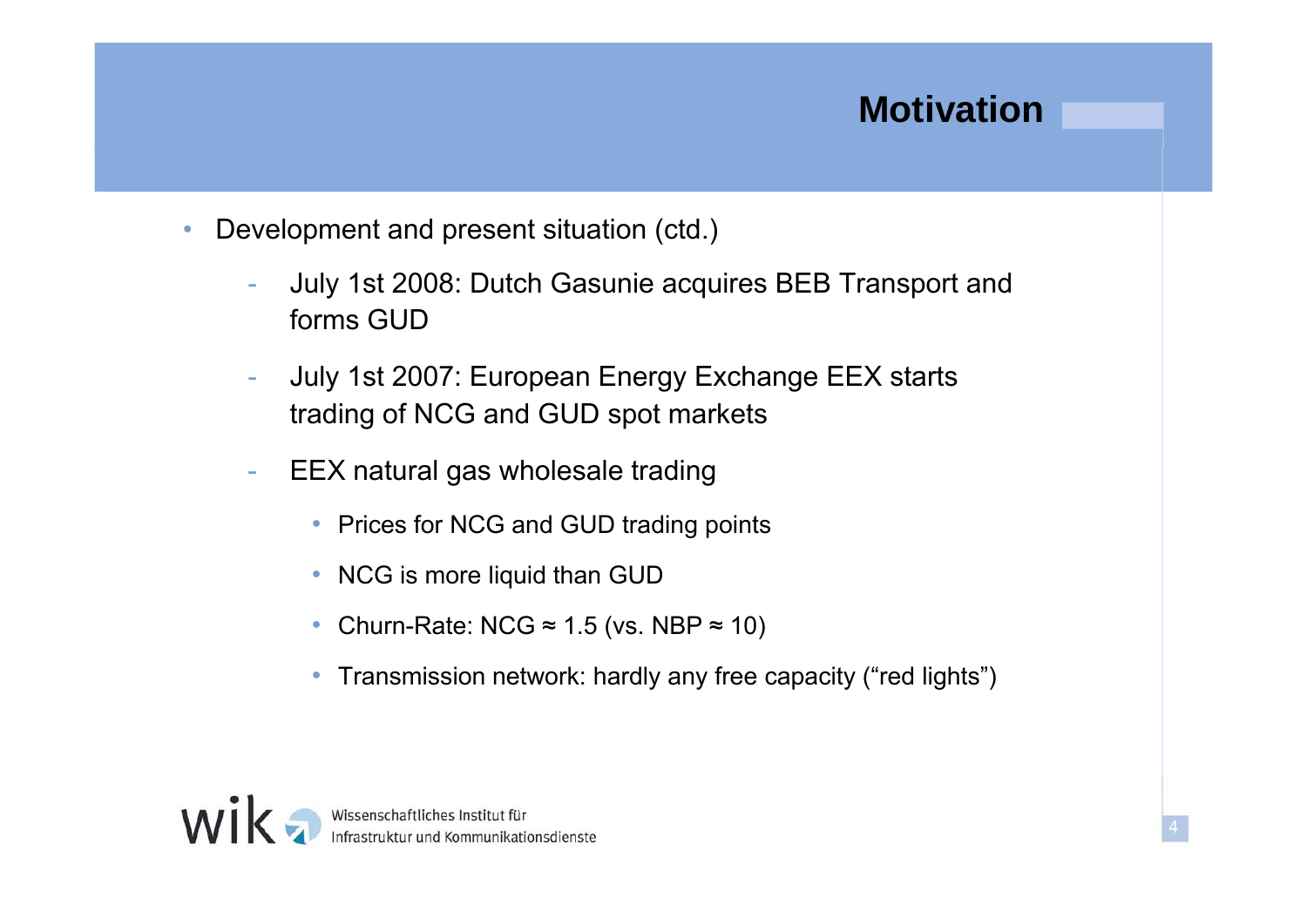#### **MotivationR h Q ti Research Question**

- • Effect of the Entry-Exit-System on the competitiveness of the German natural gas wholesale market
- • Measurement of competitiveness: Analysis of price development to identify level of market integration
	- -Price cointegration
	- Price convergence
- • Comparison of NCG and GUD
	- -Price development within Germany
- $\bullet$  Dutch hub Title Transfer Facility (TTF) as competitive benchmark
	- -Market integration of Germany and the Netherlands

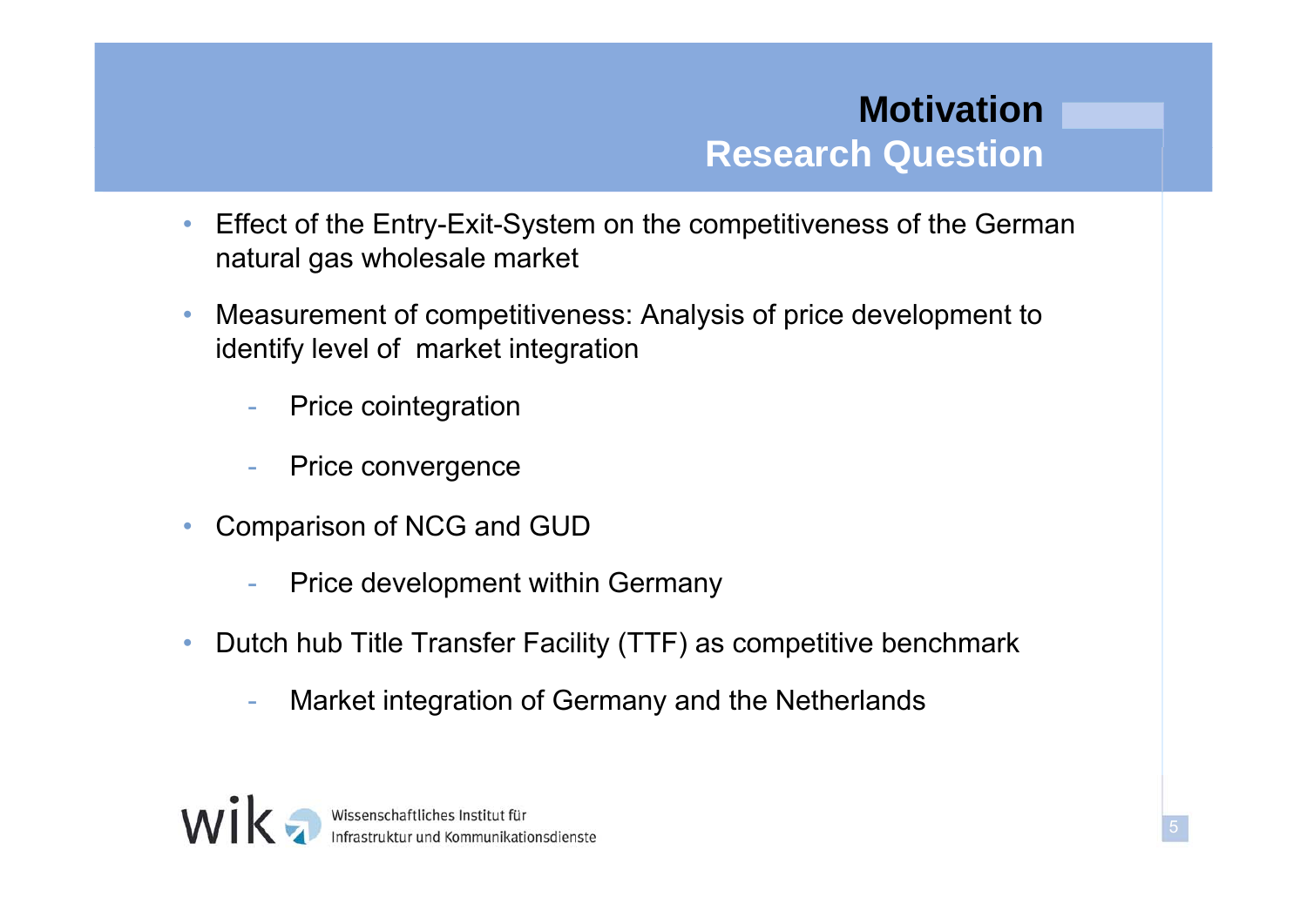### **Previous Literature**

- $\bullet$  USA
	- Walls (1994): Cointegration analysis of natural gas prices at different citygates
	- -Ripple (2001): Cointegration analysis of U.S. West Coast and Gulf Coast as well as Asia
	- -King/Cuc (1996): Analysis of U.S. spot price applying Kalman Filter
- $\bullet$  Europa
	- Asche et al. (2001): Cointegration analysis of Belgium, France and **Germany**
	- - Neumann et al. (2005): Kalman Filter Analysis of spot market prices at Zeebrügge and NBP, considering natural gas flows in the Interconnector
- $\Rightarrow$  Increasing market integration over time

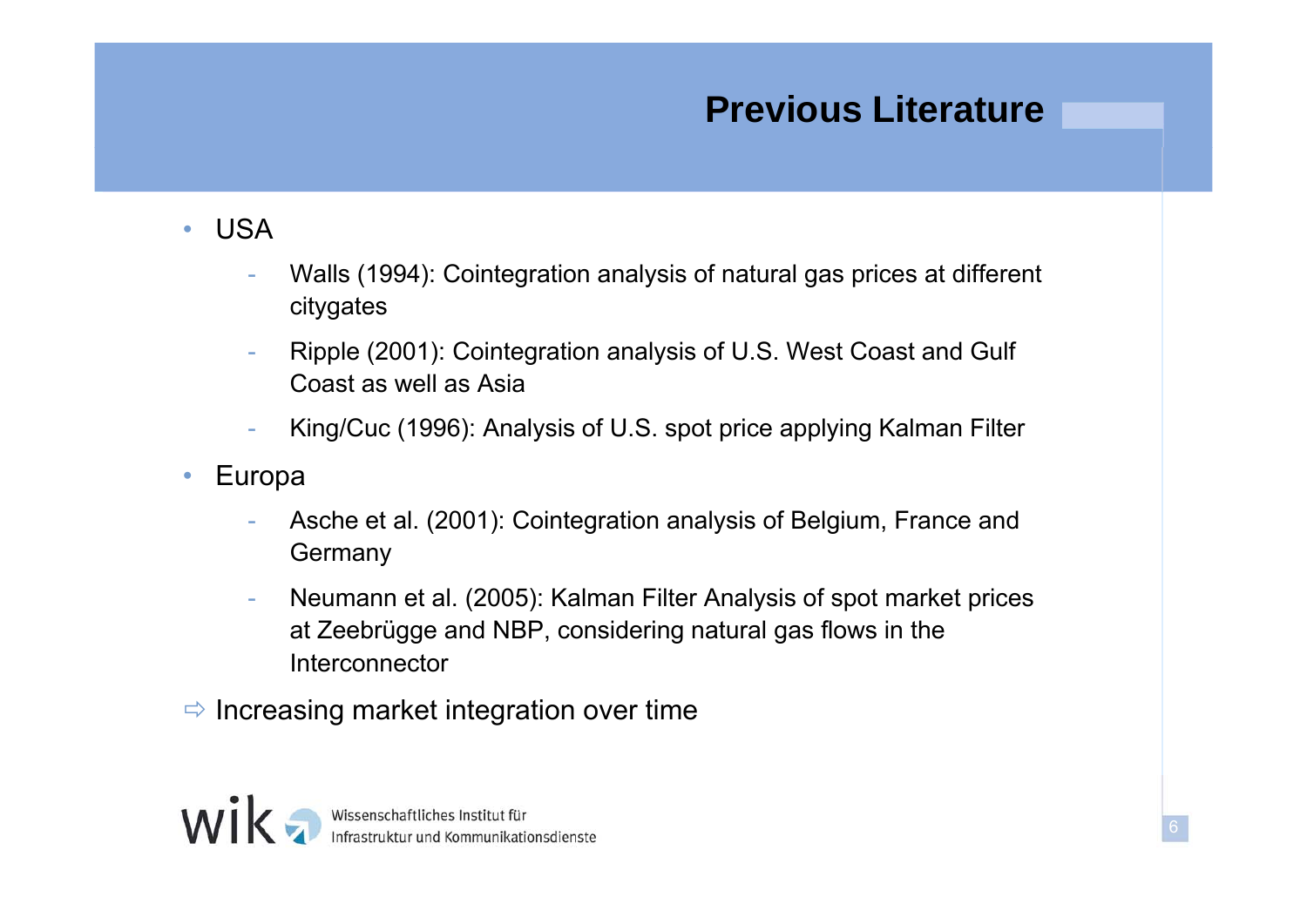### **Methodology**

7

- • Competitive Benchmark
	- - Homogenous goods should have identical prices if markets are efficient (Law of one Price)
	- - Price differences should only reflect transportation and transaction costs in the long run
- •Markets are economically integrated markets if prices are cointegrated
- • Methods
	- -Cointegration Analysis following Johansen (1988)
	- -Kalman Filter (Kalman, 1960)

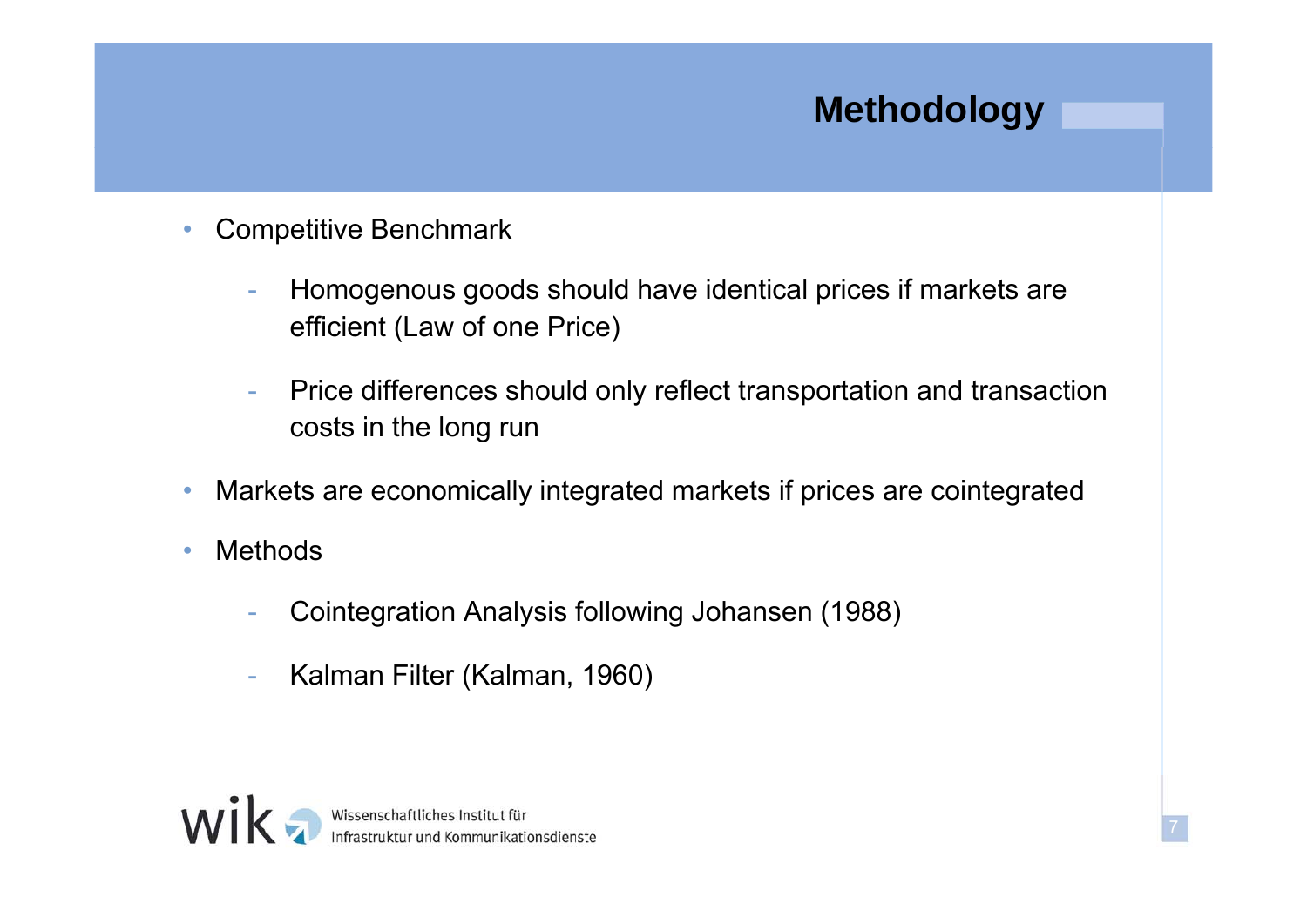#### **Methodology Kalman Filter**

- • Johansen Test: weaknesses
	- -Cointegration vector constant over time
	- -Cointegration dynamics not considered
	- - Limited explanatory power for
		- Short observation periods
		- Structural or institutional changes
- • Application of Kalman Filter
	- -Allows for a time-varying integration relation
	- -Uncovers price formation dynamics

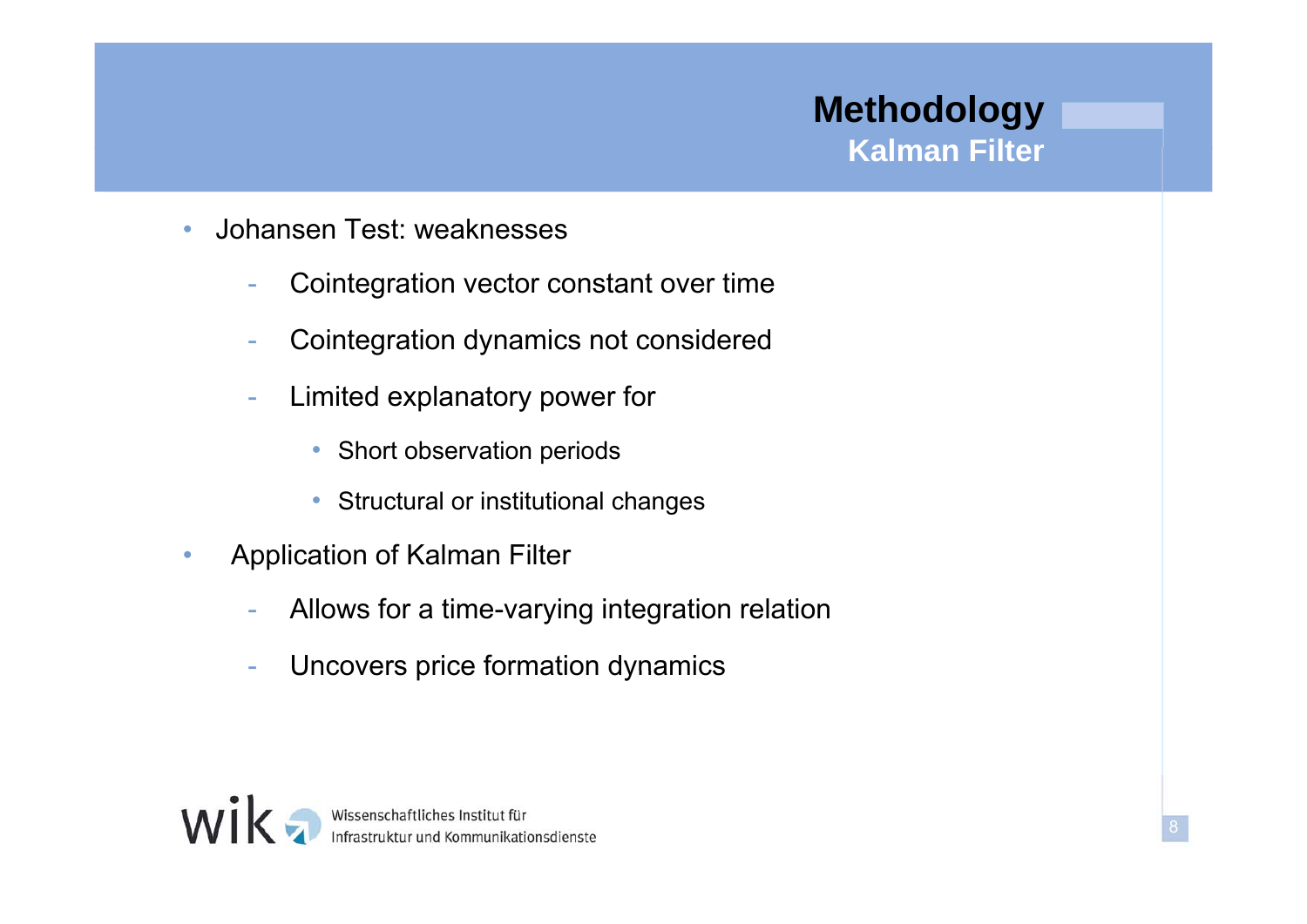#### **Methodology Kalman Filter**

 $\bullet$ Consider a price relationship between two markets X and Y

$$
P_{X,t} = \alpha_{XY,t} + \beta_{XY,t} P_{Y,t} + \varepsilon_t
$$

--  $\;\;{\alpha}_{{\mathsf{XY}},\rm{t}}$  : transaction and transportation costs between markets X and Y

- - $\beta_{XY,t}$ : intensity of price relationship across the markets with constant  $\alpha$
- •Recursive estimation of  $\beta$

$$
\beta_{XY,t} = \beta_{XY,t-1} + \theta_t
$$

• $\bullet$  if markets X and Y are fully integrated, we expect that

$$
\{\lim_{t\to\infty} (P_X - P_Y)\} = \alpha_{XY}
$$
  
\n
$$
\{\lim_{t\to\infty} \beta_{XY}\} = 1
$$



Wissenschaftliches Institut für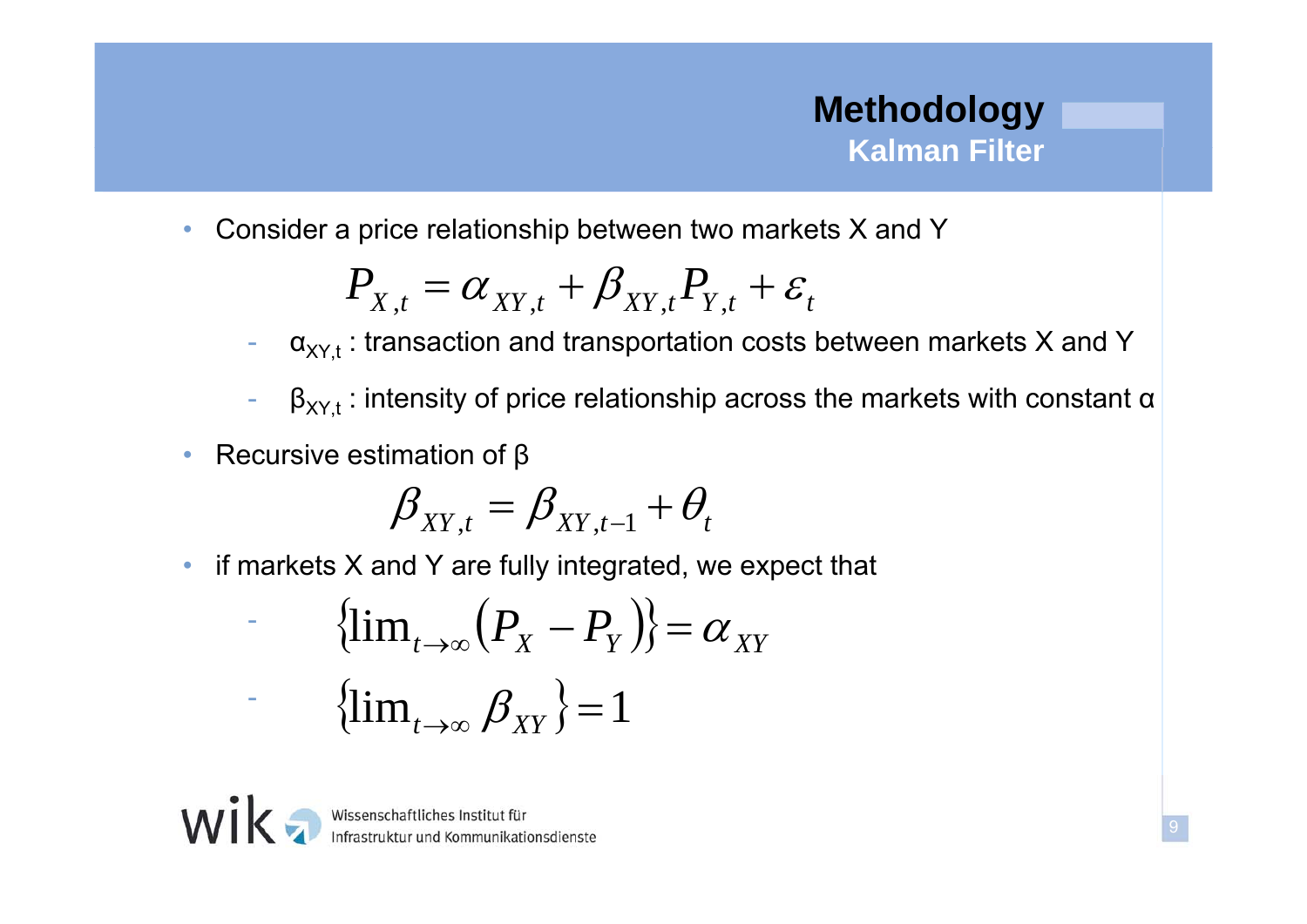#### **Data**

- • Day ahead Preise (logs)
	- -Net Connect Germany (NCG): EEX
	- -Gasunie Deutschland (GUD): EEX
	- -Title Transfer Facility Hub (TTF): energate
- •Daily day-ahead prices
- • Timeframe
	- -October 1st 2007 – April 30th 2009
	- Starting with the introduction of the Entry-Exit System
	- -No reliable price information for earlier periods

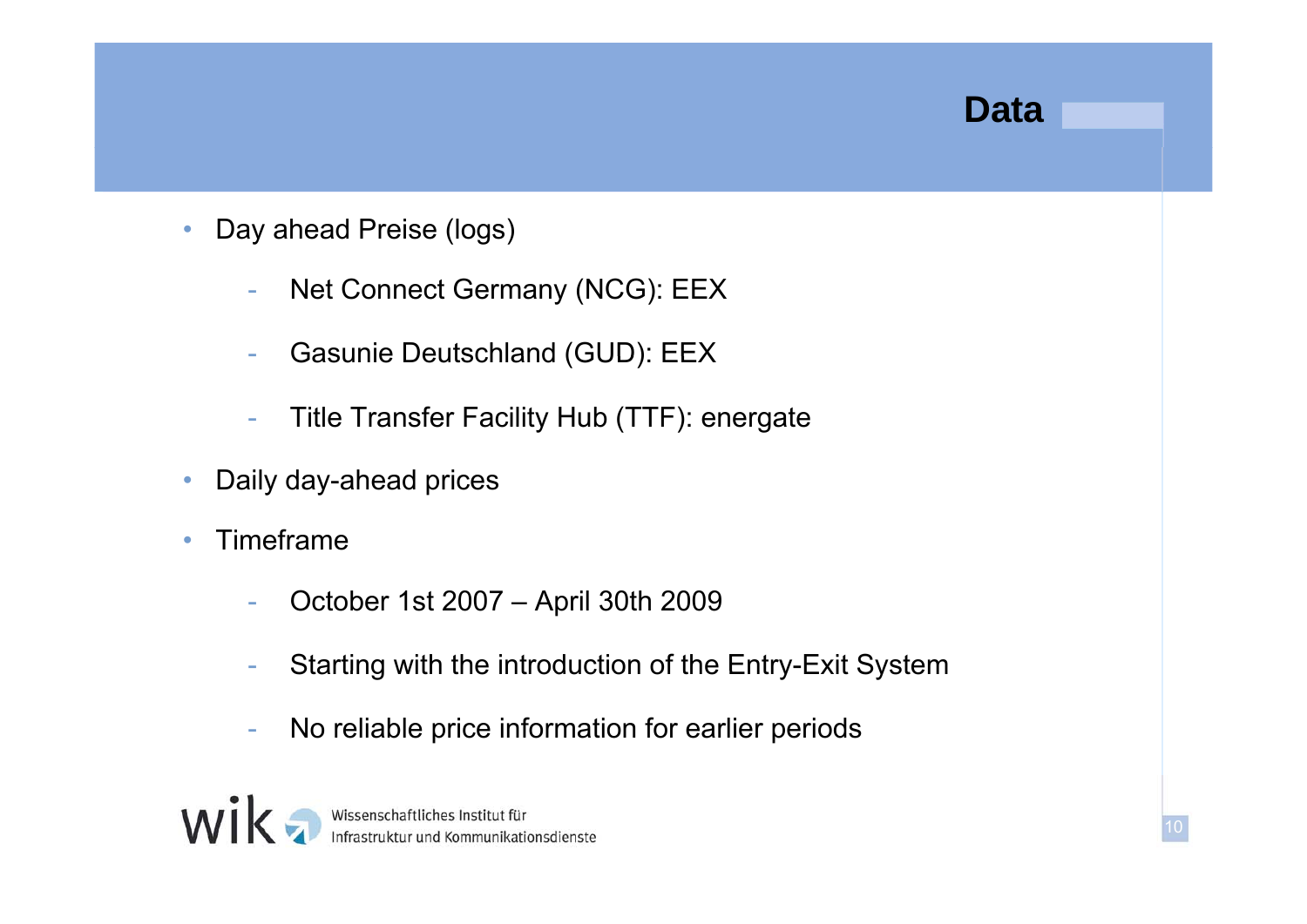#### **Data**

11



Wissenschaftliches Institut für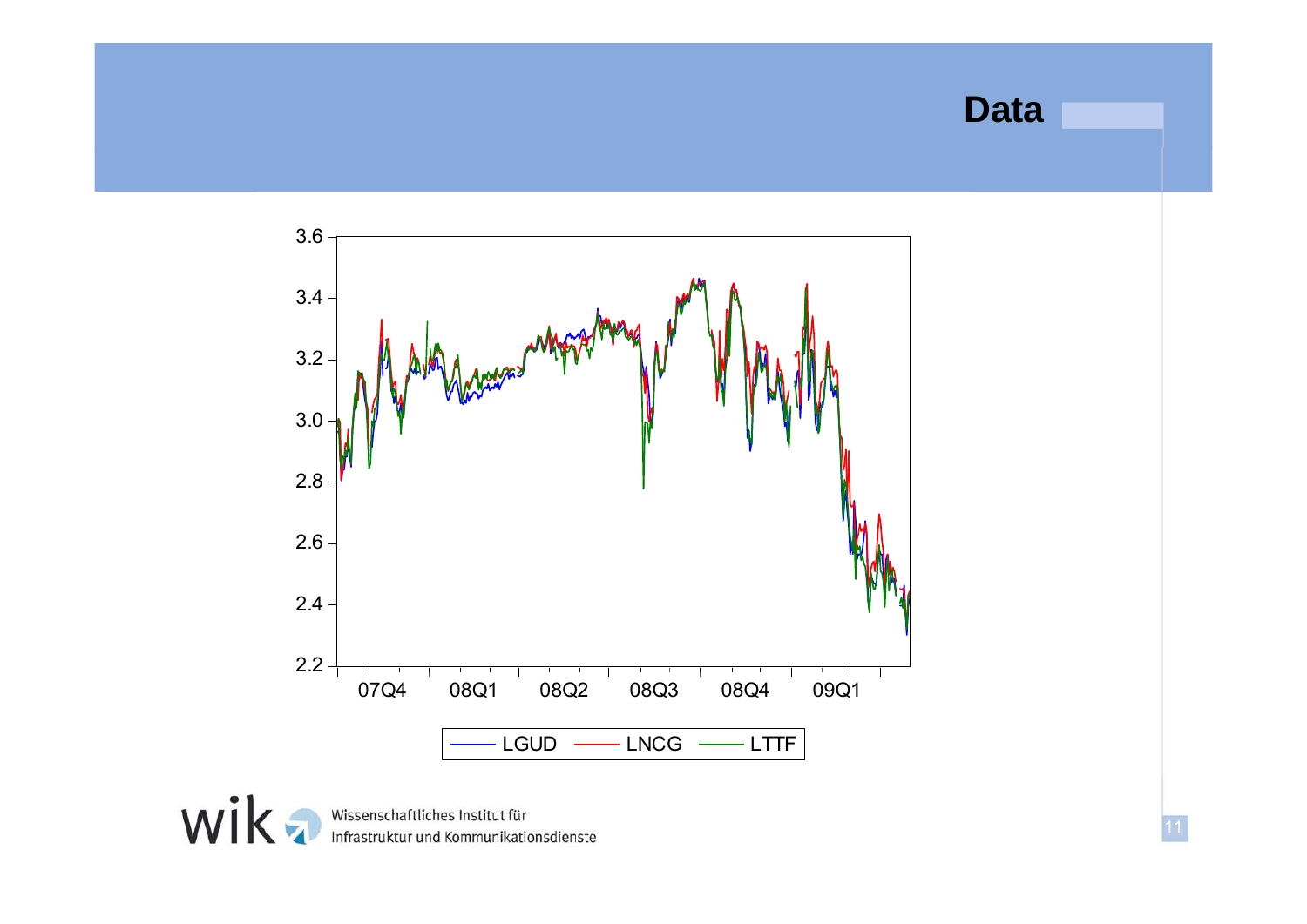## **Empirical Results**

**Preliminaries**

- • Unit Root
	- -ADF and KPSS
	- -Time-series are  $I(1)$
- • Granger Causality Test
	- -GUD granger causes NCG
	- TTF granger causes NCG
	- -GUD and TTF granger cause each other
	- results indicate a stronger integration of GUD and TTF than of NCG and TTF

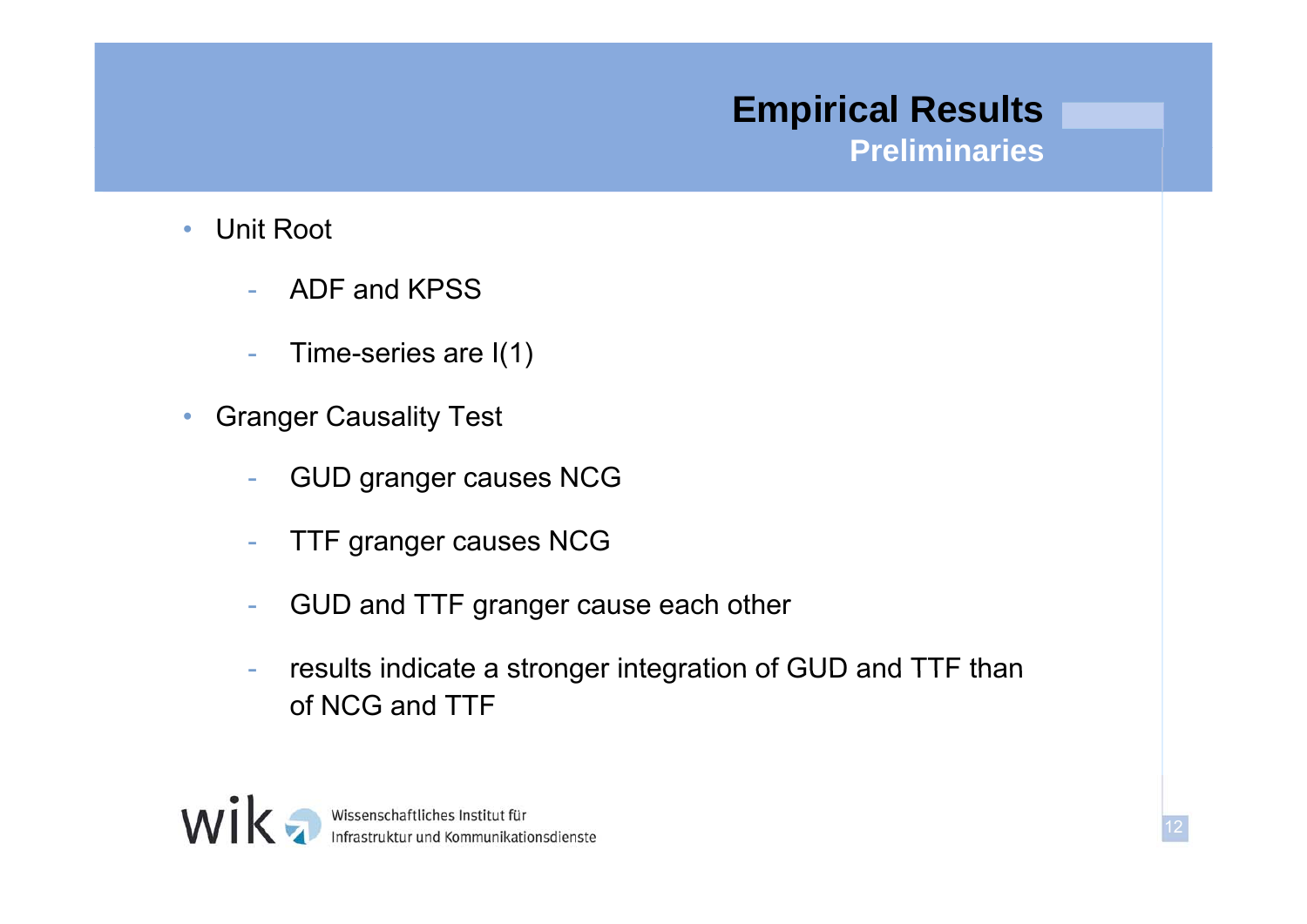### **Empirical Results Cointegration**

#### Johansen-Test

| Vari-<br>ables           | $H_0$      | $H_1$   | <b>Maximum</b><br>eigenvalue<br>$(\lambda_{\text{max}})$ | <b>Critical</b><br>value<br>(5%) | p-value | <b>Trace</b><br><b>statistics</b><br>$(\lambda_{\text{trace}})$ | <b>Critical</b><br>value<br>(5%) | p-value |
|--------------------------|------------|---------|----------------------------------------------------------|----------------------------------|---------|-----------------------------------------------------------------|----------------------------------|---------|
| <b>GUD</b><br><b>TTF</b> | $r = 0$    | $r = 1$ | 34.46                                                    | 14.26                            | 0.000   | 35.58                                                           | 15.49                            | 0.000   |
|                          | $r \leq 1$ | $r = 2$ | 1.13                                                     | 3.84                             | 0.288   | 1.13                                                            | 3.84                             | 0.288   |
| <b>NCG</b><br><b>TTF</b> | $r = 0$    | $r = 1$ | 41.86                                                    | 14.26                            | 0.000   | 42.85                                                           | 15.49                            | 0.000   |
|                          | $r \leq 1$ | $r = 2$ | 0.99                                                     | 3.84                             | 0.319   | 0.99                                                            | 3.84                             | 0.319   |
| <b>GUD</b><br>NCG        | $r = 0$    | $r = 1$ | 34.56                                                    | 14.26                            | 0.000   | 35.29                                                           | 15.49                            | 0.000   |
|                          | $r \leq 1$ | $r = 2$ | 0.74                                                     | 3.84                             | 0.391   | 0.74                                                            | 3.84                             | 0.391   |

- $\bullet$ Pairwise cointegration of prices
- $\bullet$ Long-run equilibrium with constant price difference
- $\bullet$ Differences can be attributed to transaction and transportation costs



Wissenschaftliches Institut für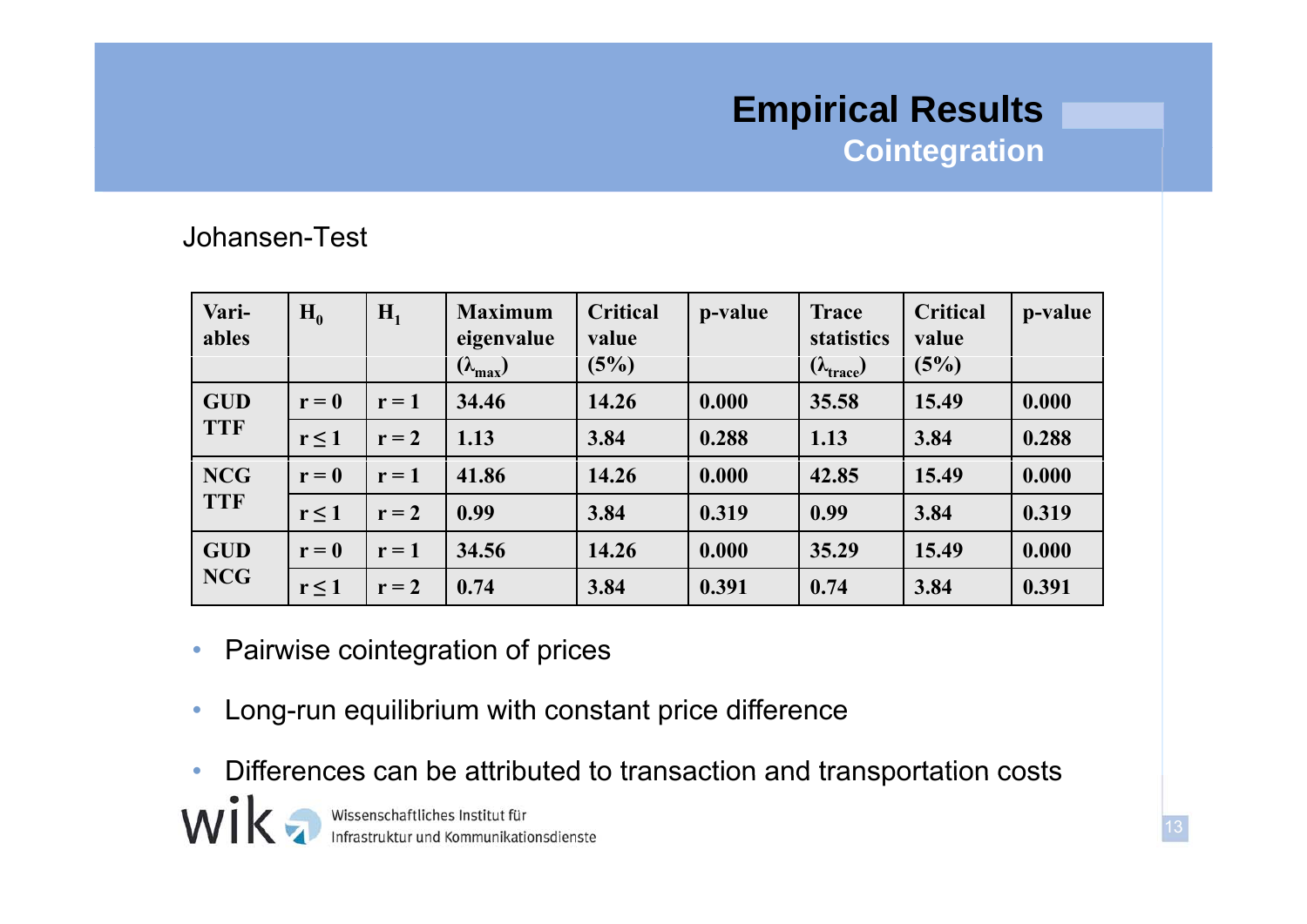## **Empirical Results**

**Cointegration**

Long-run coefficients

| <b>Variables</b>         |       |
|--------------------------|-------|
| <b>GUD</b><br><b>TTF</b> | 1.000 |
| <b>NCG</b><br><b>TTF</b> | 0.957 |
| <b>GUD</b><br><b>NCG</b> | 0.96  |

- •Full market integration between GUD and TTF
- •Strong cointegration also between other prices
- $\bullet$ Confirms Granger-Test results

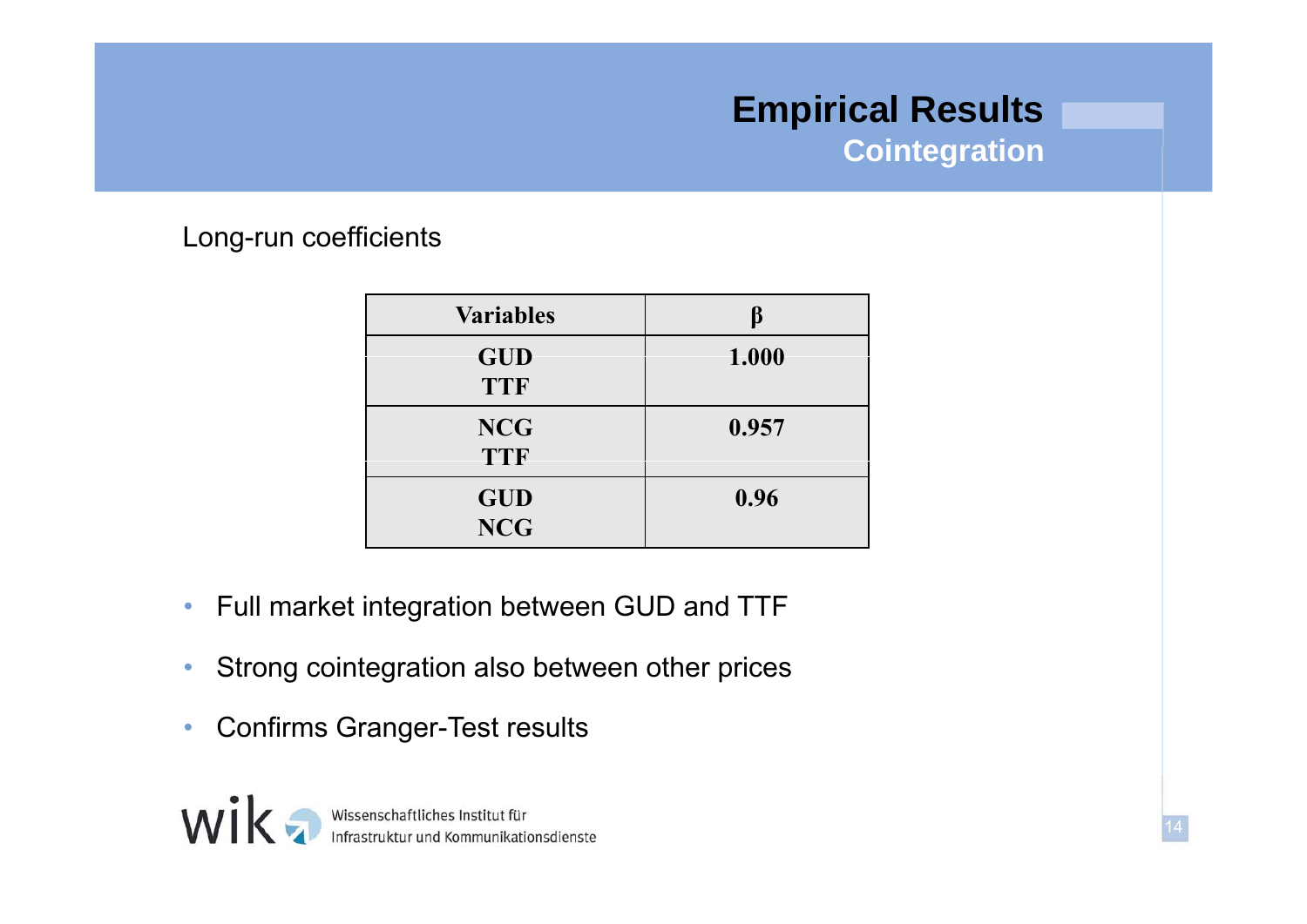## **Empirical Results**

**Tests for structural breaks structural**

- • Reasons
	- -Dynamic regulatory environment
	- -Mergers of Entry-Exit Zones
	- $\Rightarrow$  Hypothesis: β not constant over time
- • Cumulative Sum of Squares (CUSUM) Test
	- $\Rightarrow$ Indicates structural breaks
- • Chow-Test: significant structural breaks at
	- -July 1st 2008: Take-over of BEB by Gasunie
	- October 1st 2008: Bayernets and E.ON merge to NCG

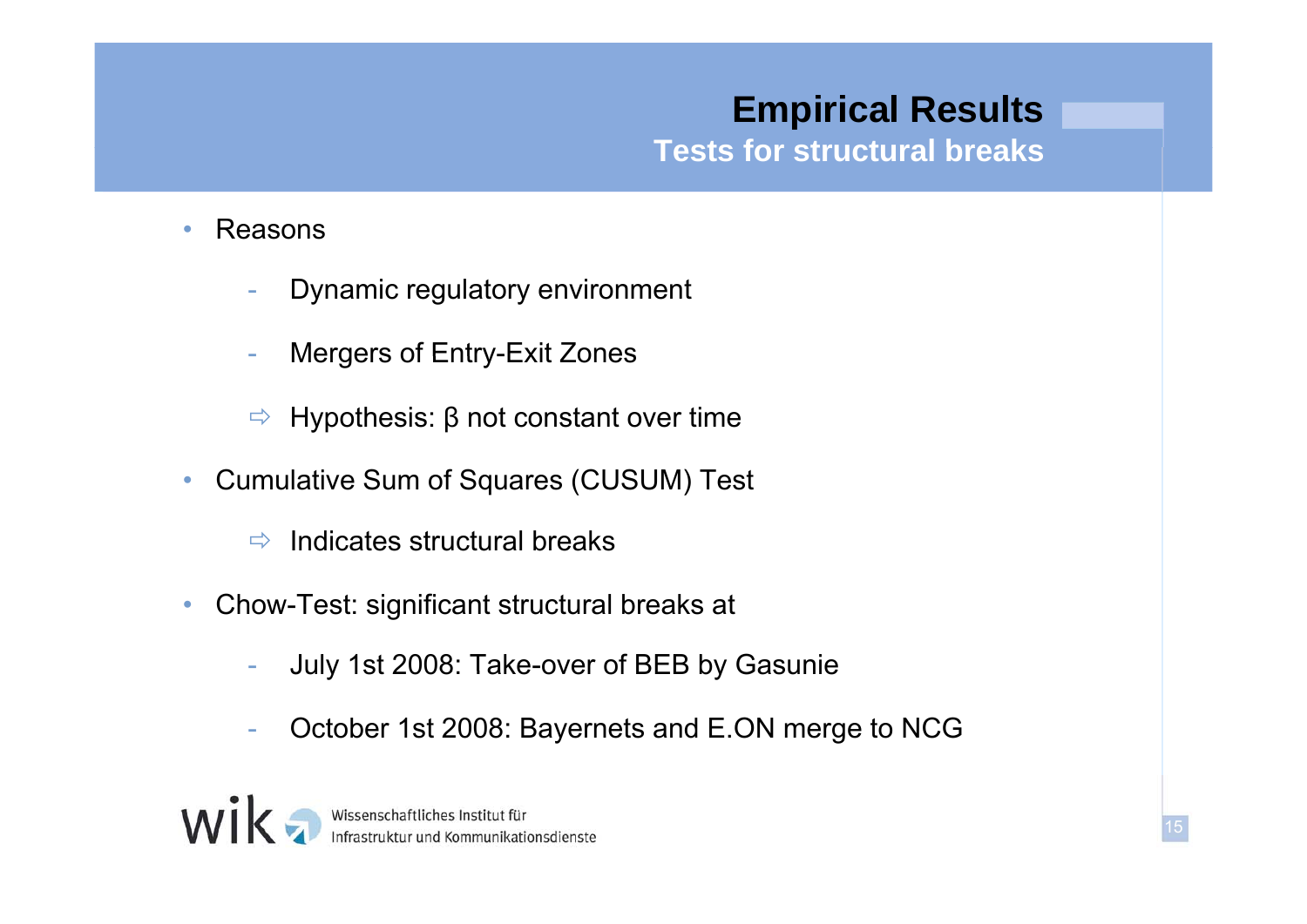#### **Empirical Results Kalman Filter**





**VVINY** Infrastruktur und Kommunikationsdienste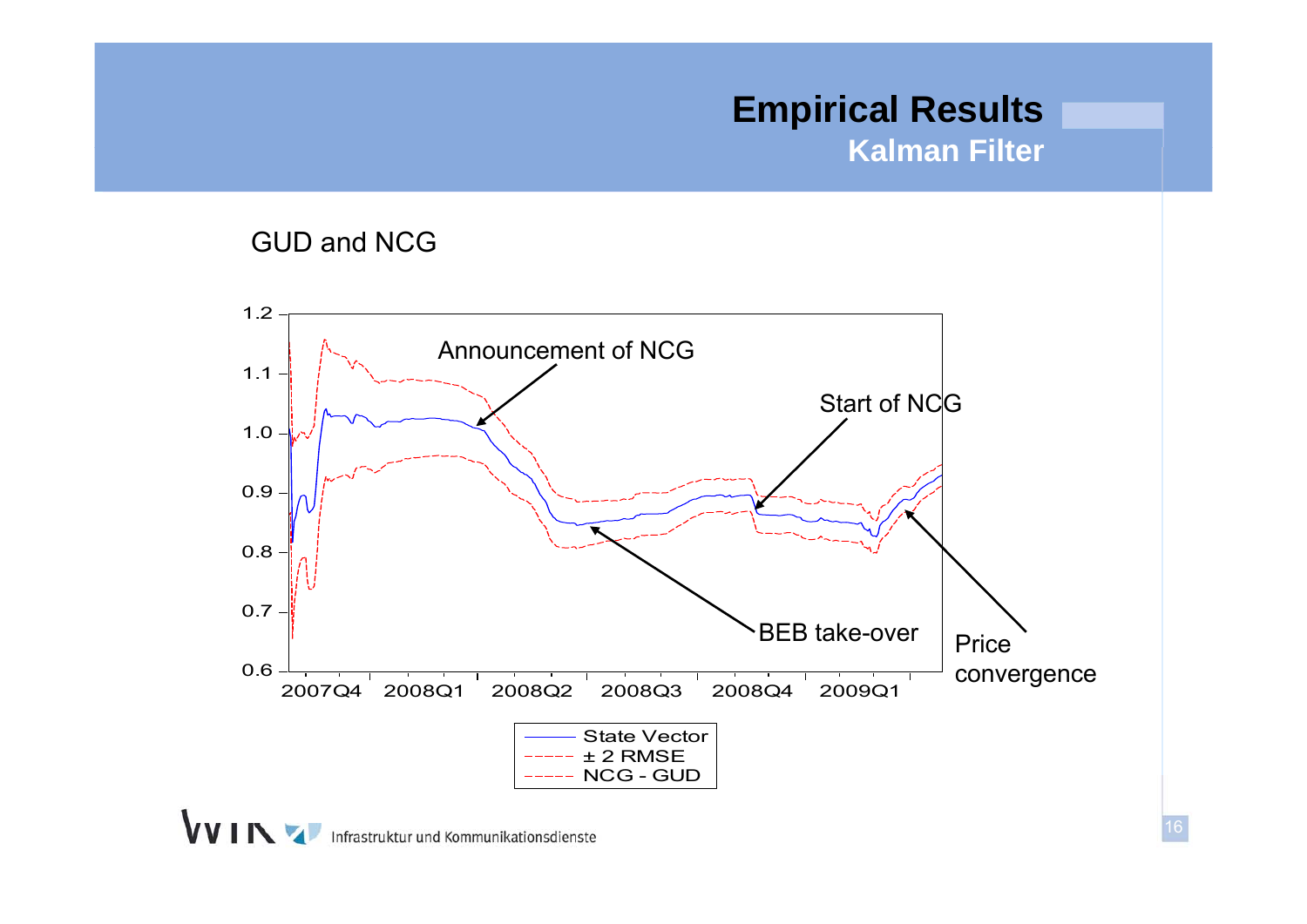#### **Empirical Results Kalman Filter**

#### GUD and TTF



wik Wissenschaftliches Institut für<br>Infrastruktur und Kommunikationsdienste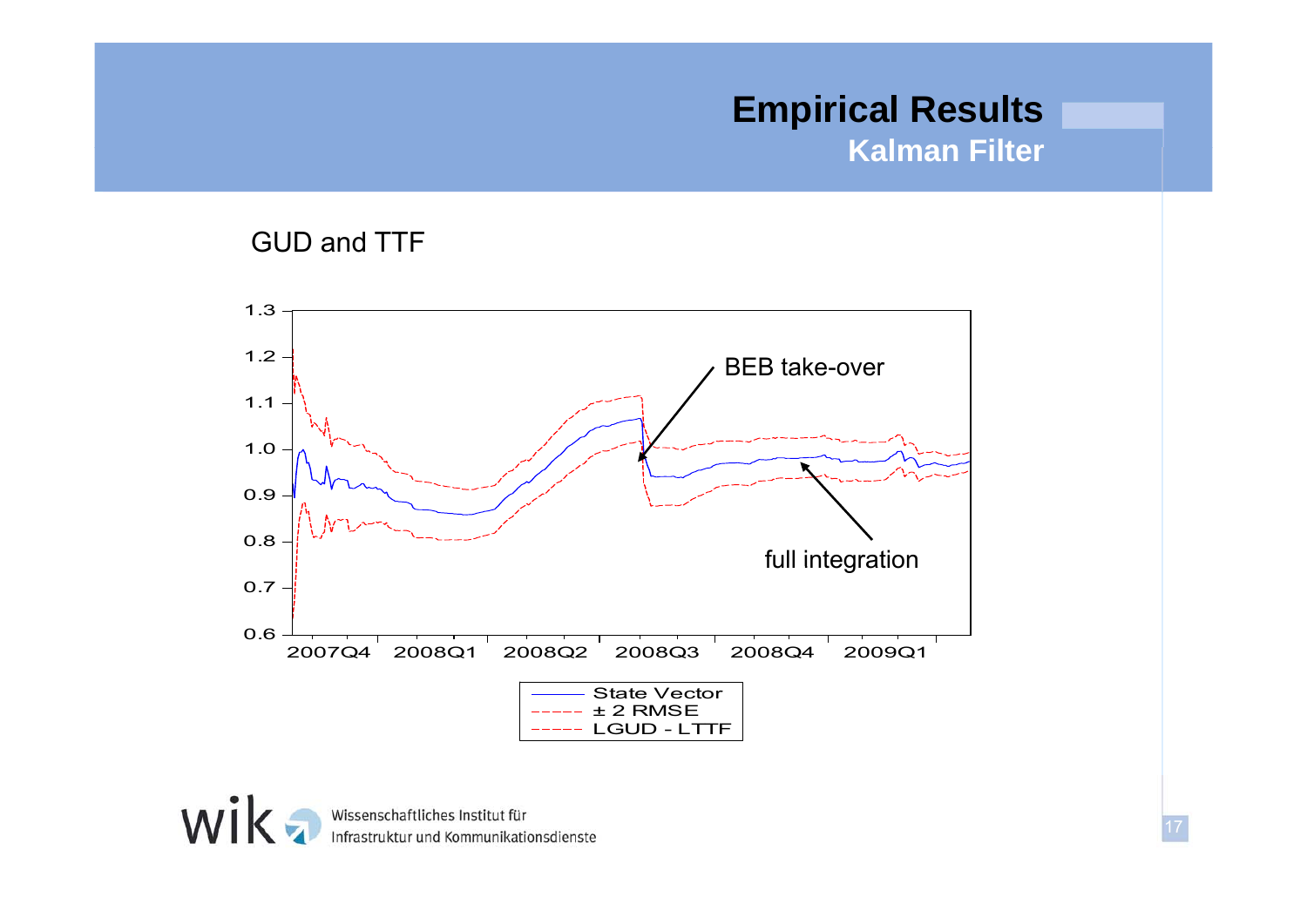## **Empirical Results**

**Kalman Filter**

#### NCG and TTF





wissenschattliches institut für<br>Infrastruktur und Kommunikationsdienste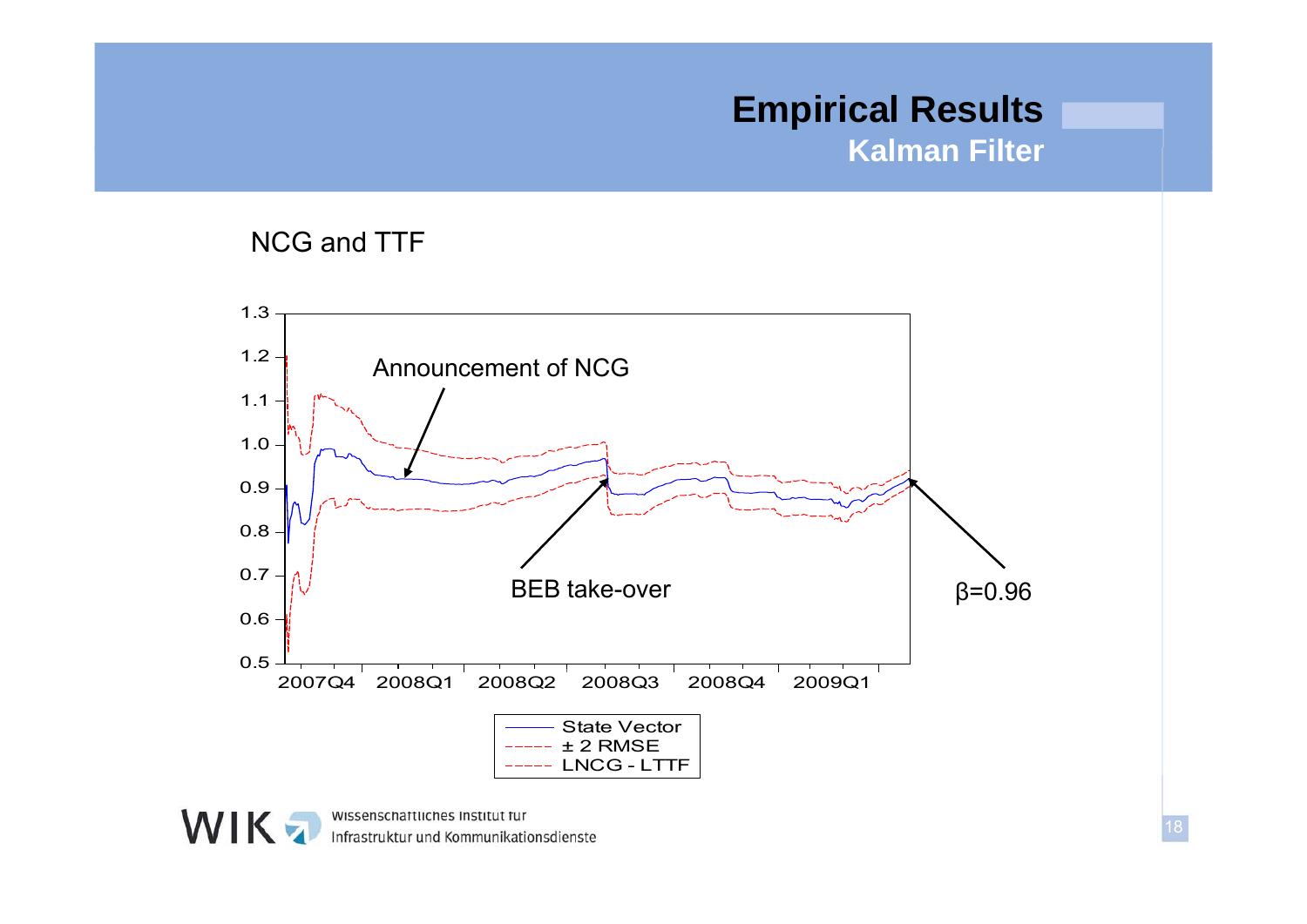### **Conclusions**

- • Increasing integration of the three natural gas markets Net connect Germany, Gasunie Deutschland und Title Transfer Facility Hub
- • GUD and TTF seem to be a single market (with Gasunie being joint owner)
- •NCG follows GUD/TTF being fairly integrated
- •Structural changes tend to cause short-run desintegration
- • German regulatory quest of achieving full market integration seems to be achievable also with two German hubs